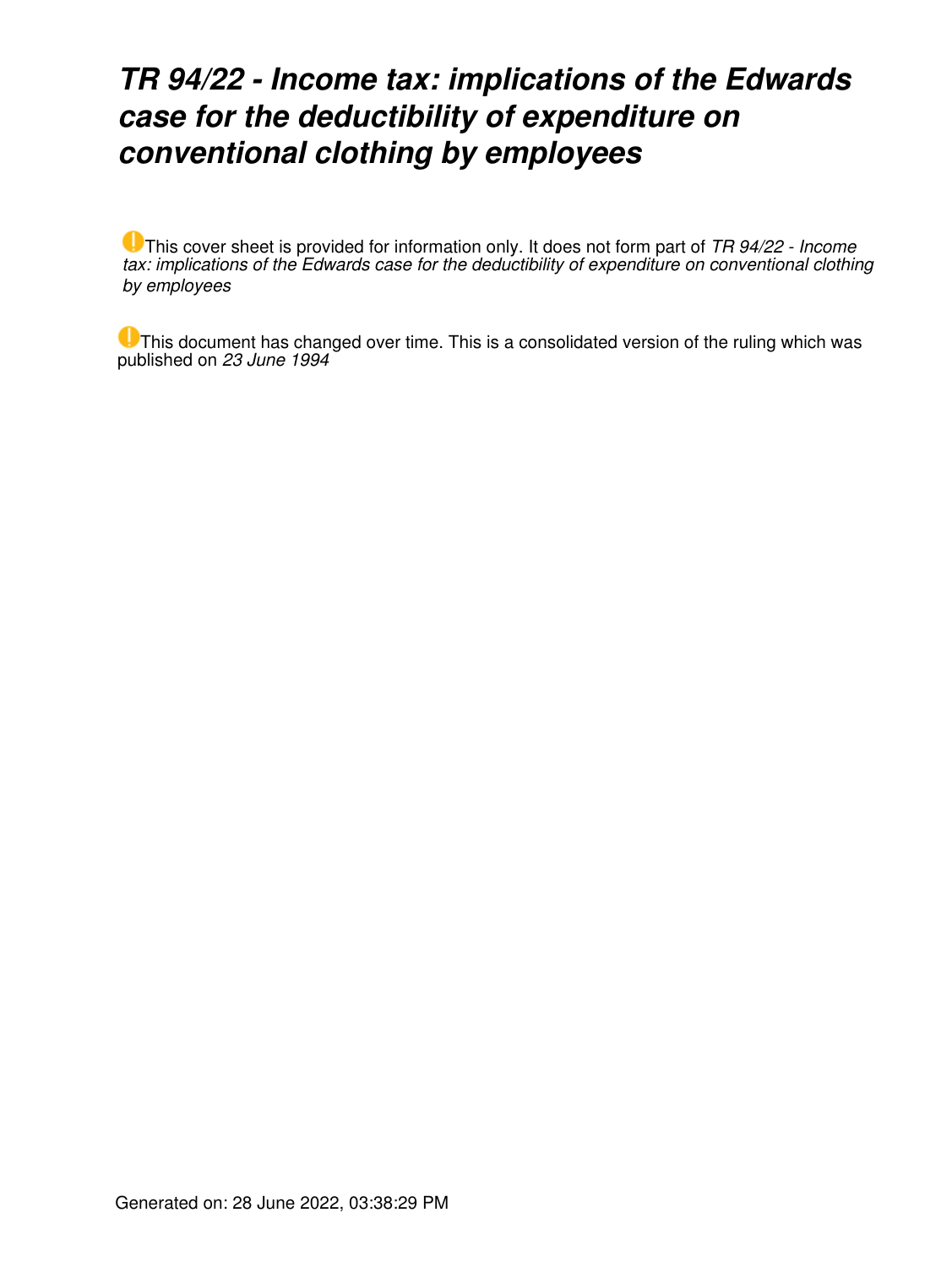

**Australian Taxation Office**

Taxation Ruling **TR 94/22**

FOI status: may be released page 1 of 10

### **Taxation Ruling**

Income tax: implications of the *Edwards case* for the deductibility of expenditure on conventional clothing by employees

**other Rulings on this topic**

**IT 2409; TD 93/101; TD 93/109; TD 93/111; TD 93/154; TD 93/232** 

| contents                  | para |  |
|---------------------------|------|--|
| What this Ruling is about | 1    |  |
| Ruling                    | 4    |  |
| Date of effect            | 11   |  |
| <b>Explanations</b>       | 12   |  |
| Conventional clothing     | 12   |  |
| Apportionment             | 22   |  |
| <b>Examples</b>           | 25   |  |

*This Ruling, to the extent that it is capable of being a 'public ruling' in terms of Part IVAAA of the Taxation Administration Act 1953, is a public ruling for the purposes of that Part. Taxation Ruling TR 92/1 explains when a Ruling is a public ruling and how it is binding on the Commissioner.*

## **What this Ruling is about**

1. This Ruling sets out our views on the effect of the Full Court of the Federal Court of Australia decision in *FC of T v. Edwards* 94 ATC 4255; 28 ATR 87. The matter was an appeal from the decision of Gummow J of the Federal Court reported at 93 ATC 5162*;* (1993) 27 ATR 293 which was an appeal from the Administrative Appeals Tribunal (AAT) decision reported as Case 31/93 93 ATC 359*;* AAT Case 8858 (1993) 26 ATR 1181. This case involved the deductibility under subsection 51(1) of the *Income Tax Assessment Act 1936* (the Act) of expenditure on clothing of a type suitable for wear outside work referred to in this Ruling as conventional clothing. Conventional clothing can be described as ordinary clothing of a type usually worn by men and women regardless of their occupation.

2. This Ruling does not cover the deductibility of expenditure on uniforms, protective clothing, or occupation specific clothing. These matters will be the subject of another Ruling.

3. This Ruling withdraws Taxation Ruling IT 297 and Taxation Determination TD 93/110 because the underlying rationale of that Ruling and that Determination reflects inappropriate tests of deductibility.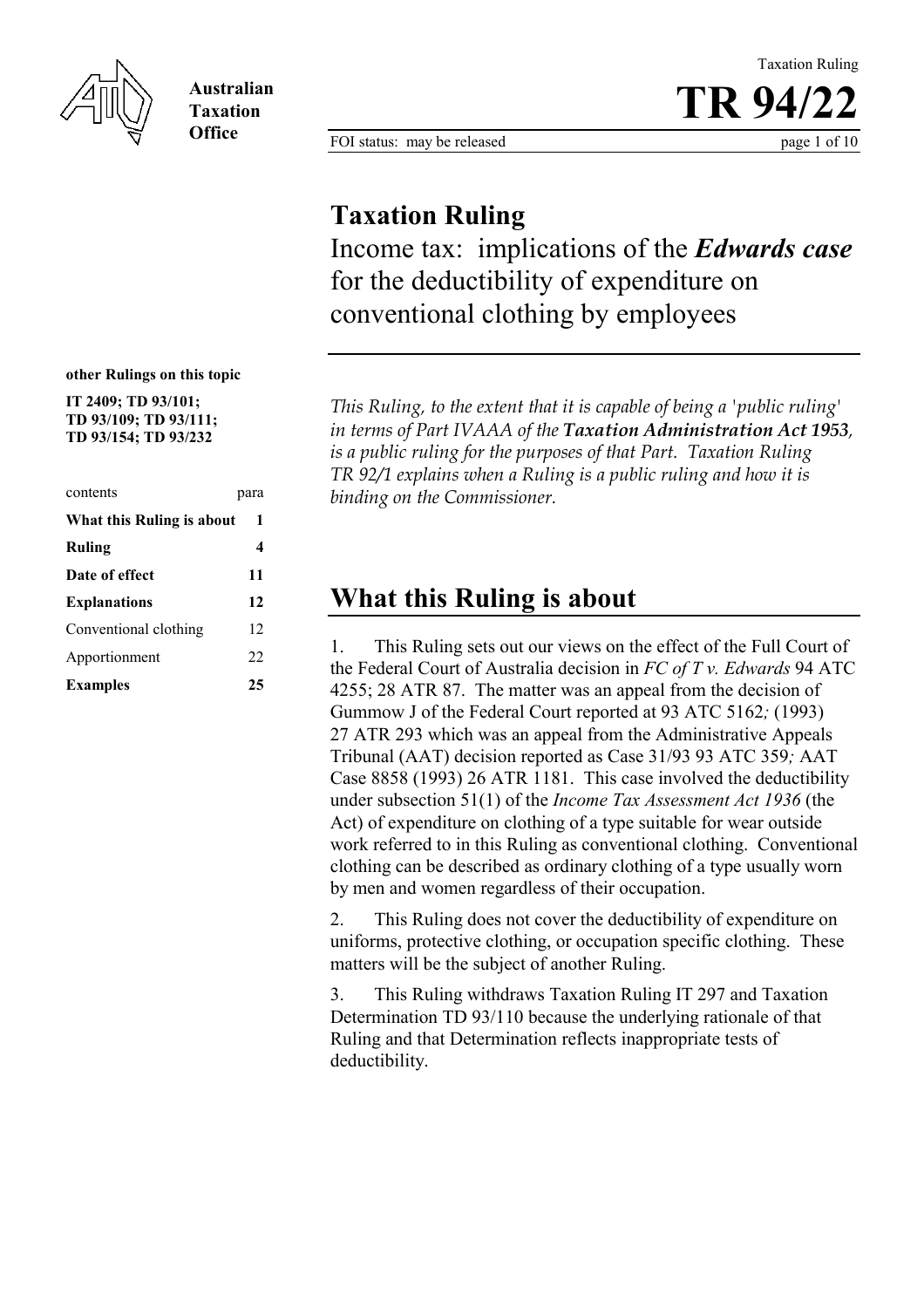page 2 of 10 FOI status: may be released

# **Ruling**

4. The decision of the Full Federal Court in the *Edwards case* is not authority for the deductibility of all expenditure on clothing acquired and worn at work.

5. We accept that the proper construction of subsection 51(1) does not result in any universal proposition that conventional clothing can never attract deductibility under the Act. Each case must be approached by the application of the subsection properly construed to its particular facts.

6. The analysis on the facts starts with ascertaining what are the income earning activities and then determining whether a sufficient nexus exists between those activities and the expenditure. Outgoings will be deductible in whole or in part where there is a clear connection between the expenditure and the actual derivation of income. It is not sufficient that the expenditure on clothing is a prerequisite to the derivation of assessable income. It must contribute to the derivation of that income.

7. It is our view, that in most cases expenditure on conventional clothing will not be deductible.

8. For expenditure by an employee to be deductible under the first limb of subsection 51(1) of the Act, the High Court of Australia has indicated that the expenditure must have the essential character of an outgoing incurred in gaining assessable income or, in other words, of an income producing expense (*Lunney v. FC of T* (1958) 100 CLR 478 at 497-498). There must be a nexus between the outgoing and the assessable income so that the outgoing is incidental and relevant to the gaining of the assessable income (*Ronpibon Tin N.L. v. FC of T* (1949) 78 CLR 47). Consequently, it is necessary to determine the connection between the particular outgoing and the operations by which the taxpayer more directly gains or produces his or her assessable income (*Charles Moore & Co (WA) Pty Ltd v. FC of T* (1956) 95 CLR 344 at 353, *FC of T v. Cooper* 91 ATC 4396 at 4403; (1991) 21 ATR 1616 at 1624; *Roads and Traffic Authority of NSW v. FC of T* 93 ATC 4508 at 4520; (1993) 26 ATR 76 at 91). Whether such a connection exists is a question of fact to be determined by reference to all the facts of the particular case. In most cases a sufficient connection will not exist between expenditure on conventional clothing and the derivation of assessable income by an employee taxpayer.

9. Nothing in the Full Federal Court's decision in the *Edwards case* changes the principles set out in paragraph 8. In fact the Court specifically stated that the decision does not establish a principle that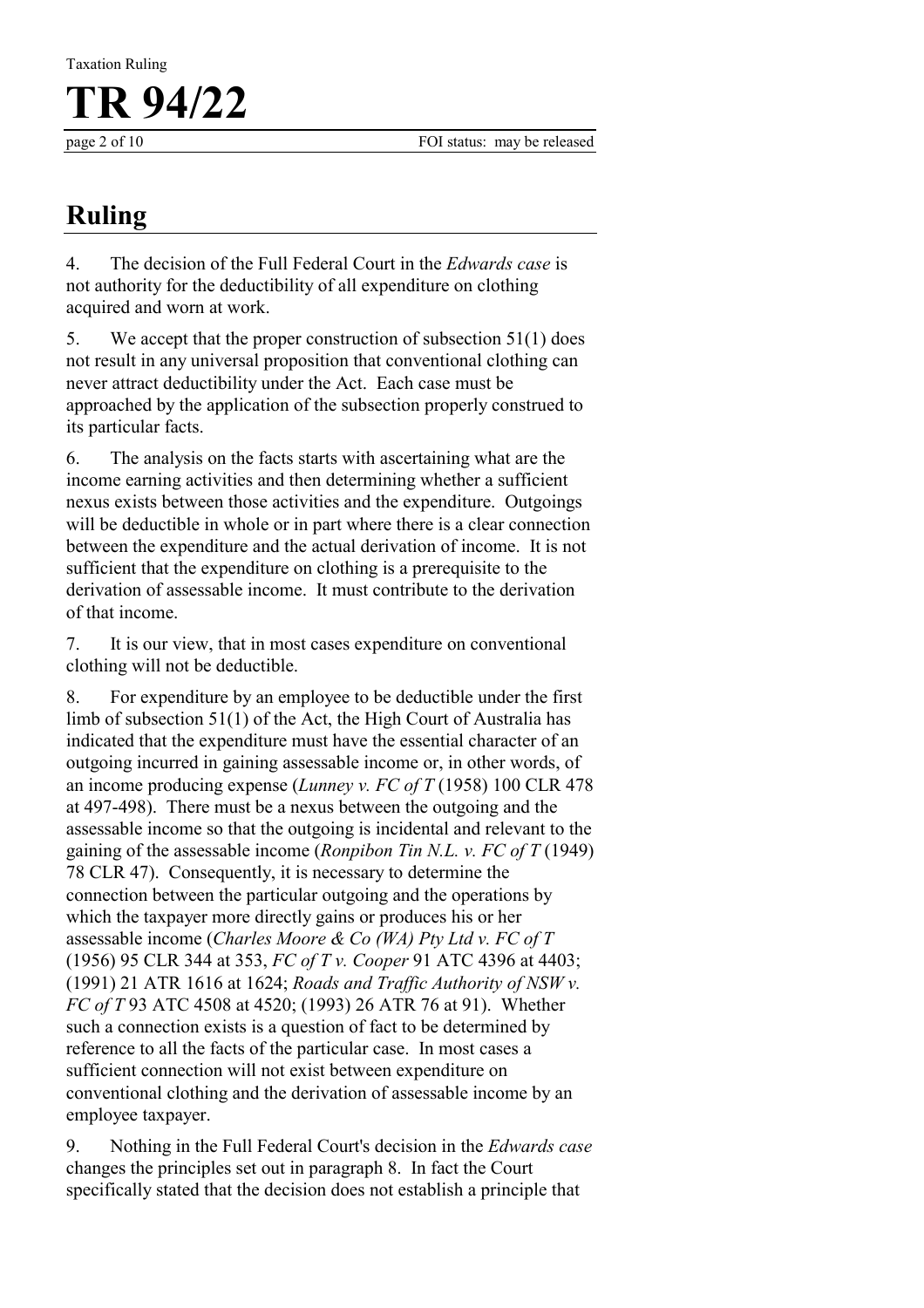clothing acquired for and worn at work will generally be deductible. The decision in the *Edwards case* is simply an example of a situation where, on the particular facts of the case, such a sufficient connection did exist. If an employee taxpayer incurs clothing expenditure in a directly similar way to Ms Edwards, a deduction is allowable for a proportion of the expenditure.

10. If the connection described at paragraph 8 does exist, it may be necessary to apportion the claim for deduction. A reasonable estimate of work use relative to private use of the clothing should be applied.

### **Date of effect**

11. This Ruling applies to years commencing both before and after its date of issue. However, the Ruling does not apply to taxpayers to the extent that it conflicts with the terms of a settlement of a dispute agreed to before the date of issue of the Ruling (see paragraphs 21 and 22 of Taxation Ruling TR 92/20).

# **Explanations**

### **Conventional clothing**

12. In the *Edwards case* the taxpayer was the personal secretary to the wife of a former Queensland Governor. Although there was no express condition of employment that any particular clothing be worn, the taxpayer was expected to dress in a manner compatible with the Governor's wife. The taxpayer well understood that she would not have been employed if she did not dress in accordance with the dress standards and requirements for each particular occasion at which she attended on the Governor's wife.

13. The taxpayer was previously employed as an executive secretary and as a consequence her existing wardrobe was of the requisite quality. The new employment resulted in a need to increase the quantity and to include hats, gloves and formal evening wear. Additional clothing was necessitated by employment activities taking her outside Brisbane in circumstances where laundry facilities were not readily available. Consequently a supply of immediately wearable fresh clothing was required. The taxpayer very seldom had opportunity to wear her formal wardrobe for private purposes. When off-duty, she wore casual clothing such as jeans and T-shirts. In the course of her new employment it was normal that she change attire several times during the course of a day.

Taxation Ruling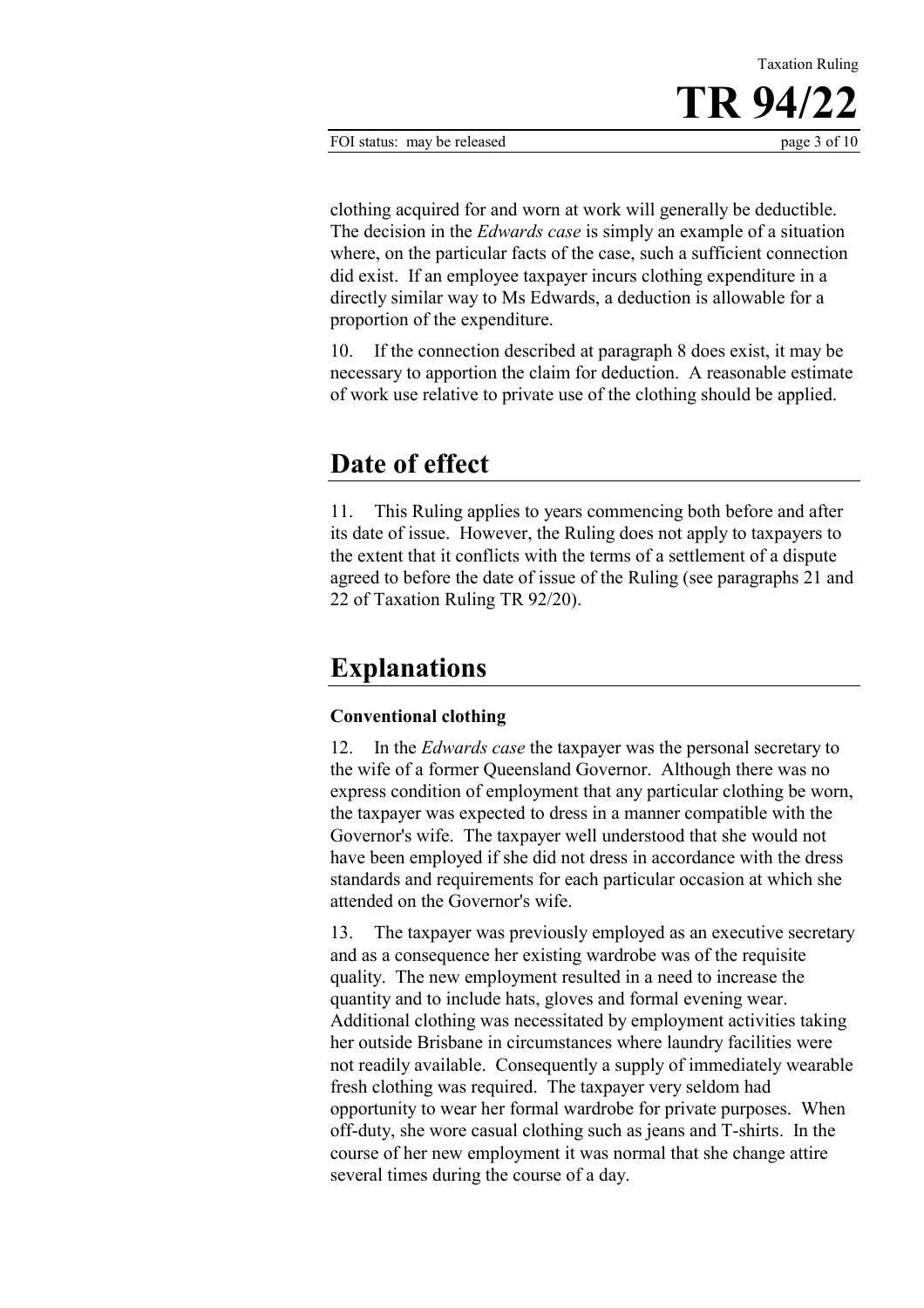#### 14. The first limb of subsection 51(1) provides that:

'All losses and outgoings to the extent to which they are incurred in gaining or producing the assessable income ... shall be allowable deductions except to the extent to which they are losses or outgoings of capital, or of a capital, private or domestic nature, or are incurred in relation to the gaining or production of exempt income.'

15. In *Fletcher & Ors v. FC of T* 91 ATC 4950; (1991) 22 ATR 613 the Full High Court of Australia affirmed that whether an outgoing is incurred in gaining or producing assessable income under the first limb of subsection 51(1) is a question of characterisation of the expenditure. The Courts have pointed out on many occasions that an outgoing will not properly be characterised as an income-producing outgoing unless it is 'incidental and relevant to that end' (i.e. incidental and relevant to the derivation of income).

16. In *FC of T v. Cooper* 91 ATC 4396 at 4401-4402*;* (1991) 21 ATR 1616 at 1622, Lockhart J stated:

'The question whether the additional expenditure of the taxpayer is deductible under s 51(1) cannot be answered simply by a process of reasoning that, because expenditure of this kind is prerequisite to the earning of the taxpayer's assessable income

(in the sense that it is necessary if assessable income is to be derived), it must be incidental and relevant to the derivation of income. It does not follow that such expenditure is incurred in or in the course of gaining or producing the income. The deductibility of the expenditure depends upon determining the essential character of the expenditure itself and not upon the fact that, unless it is incurred, the taxpayer will not be able to engage in the activity from which his income is derived.'

17. In the *Edwards case* the AAT and the Federal Court identified the following circumstances as relevant to their decision that the expenditure on additional clothing was of the requisite character:

- The essential activities by which the employee gained her income involved attending on the Governor's wife as her personal secretary.
- The clothing was necessary to properly attend on the Governor's wife at official functions and engagements.
- The employee was required to change her clothing sometimes two or three times a day in the course of performing her income-producing activities.
- The employee was expected to dress in a manner compatible with the Governor's wife. She well understood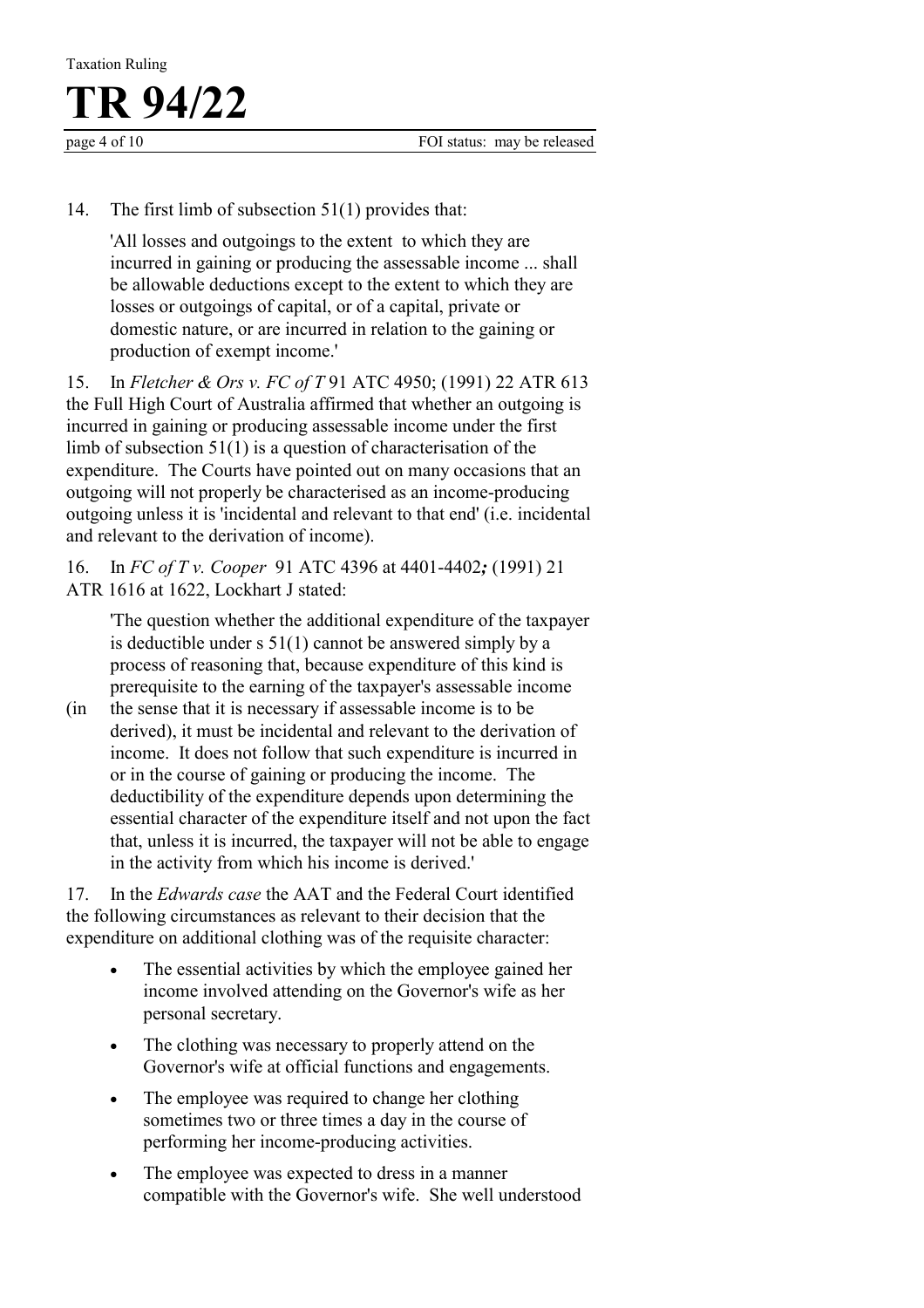Taxation Ruling

that she was expected to dress in accordance with an appropriate standard for each occasion.

- In her employment, the employee had need of an extensive wardrobe of high quality clothes.
- Additional changes of clothing did not serve a private purpose.
- The employee lived in and her employment was a sevendays-a- week occupation. She did not have a lot of private time.
- The infrequent use of the formal wardrobe for private purposes. The employee very seldom had occasion to wear her private clothing, which tended to be casual in nature, such as jeans and tracksuits.
- Engagements away from the employee's home base in circumstances where laundry facilities were not promptly available required a supply of fresh changes of clothing.
- The exposure to the public eye was in a different way from her previous work life in private enterprise.

18. Gummow J gave the following summary of the findings of the AAT (93 ATC 5167; 27 ATR at 298):

'In the present case, the AAT held (paras. 19,25) that with the use of her wardrobe after personal requirements of modesty, decency and warmth were met by her first set of clothes of the day, there was a direct nexus between the expenditure of the taxpayer on her wardrobe and her income producing activities.'

19. It was found that the factors set out at paragraph 16 together established a sufficient connection between the expenditure on additional clothing and the activities by which the taxpayer earned her income. The establishment of the sufficient connection demonstrated that the essential character of the expenditure was the gaining or producing of assessable income. Her employment activities were to attend on the Governor's wife and the outgoings on the additional clothing were inextricably linked to the way in which she earned her income. The following passage from the decision of the AAT was cited with approval by both Gummow J at first instance (92 ATC at 5165; 27 ATR at 296) and by the Full Federal Court on appeal (94 ATC at 4258; 28 ATR at 90):

'I am satisfied on the evidence that the occasion of the outgoing operates to give it the essential character of a working expense. I am satisfied on the evidence that the expenditure on the additional clothing (including hats, gloves and black tie formal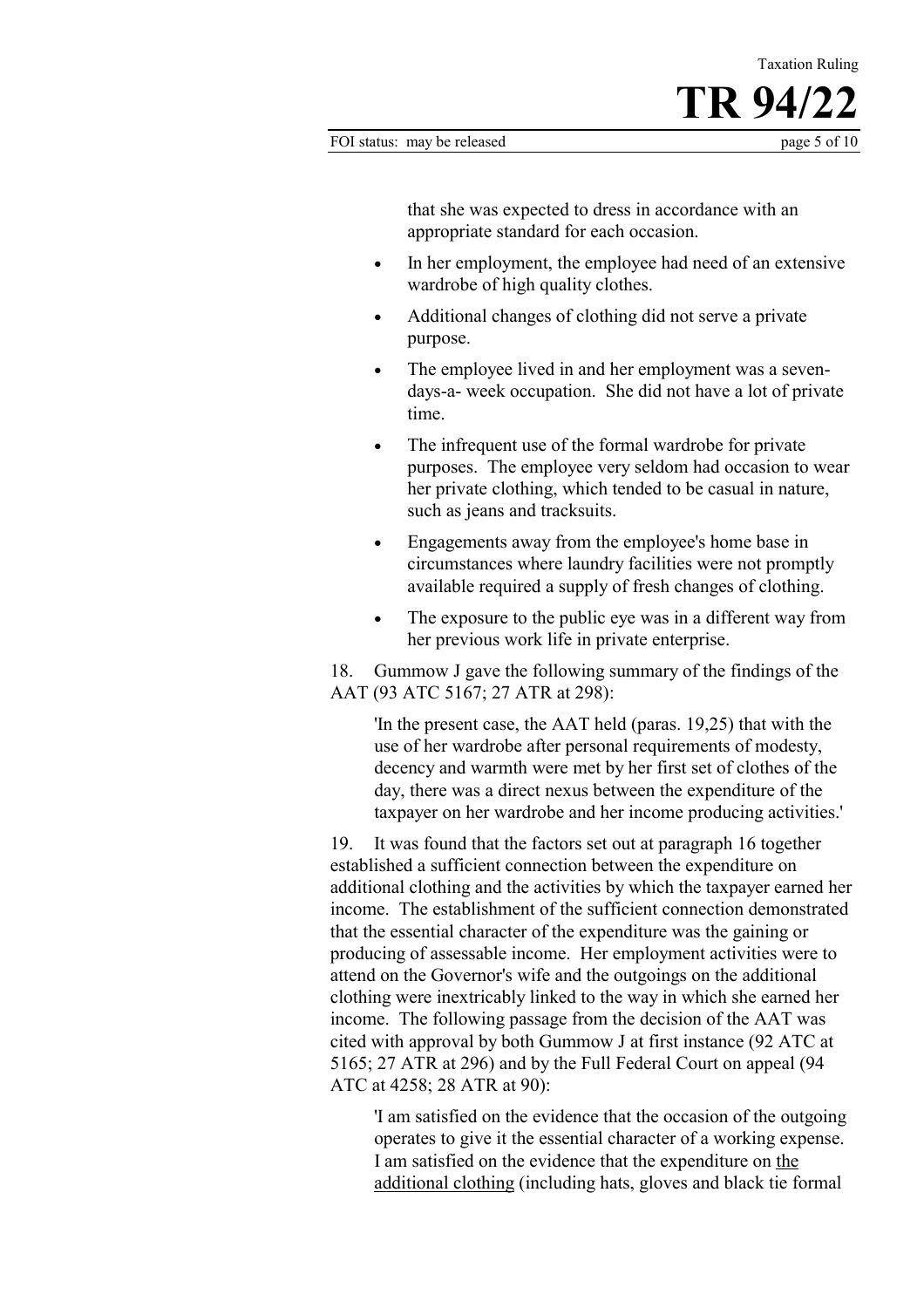evening wear) is both incidental and relevant to the derivation of the taxpayer's income.[Emphasis supplied]'

20. We accept the Court's finding on the facts of the case. Taxpayers who incur expenses in a directly similar way to Ms Edwards will be allowed a proportion of the expenditure on conventional clothing. There will be few if any situations that are directly analogous to the *Edwards case*.

21. The decision of the Full Federal Court contains the following cautionary statement (94 ATC at 4259; 28 ATR at 91):

'It should be noted that the decision does not establish that the cost of all clothing acquired and worn at work will, because of that circumstance alone, become deductible as an outgoing incurred in deriving assessable income.'

### **Apportionment**

22. In analysing subsection 51(1) in *Fletcher's case,* the Full High Court took the view that the words 'to the extent to which' in the subsection make it clear that apportionment of outgoings is contemplated in at least two circumstances (91 ATC at 4957; 22 ATR at 621):

'One kind consists in undivided items of expenditure in respect of things or services of which distinct and severable parts are devoted to gaining or producing assessable income and distinct and severable parts to some other cause. In such cases it may be possible to divide the expenditure in accordance with the applications which have been made of the things or services.

The other kind of apportionable items consists in those involving a single outlay or charge which serves both objects indifferently.' (per Latham CJ; Rich, Dixon, McTiernan and Webb JJ in *Ronpibon Tin N.L. and Tongkah Compound N.L. v. FC of T*  (1949) 78 CLR 47 at 59)

The Full High Court also stated in *Fletcher's case*, relying on *Ronpibon Tin*, that what represents the appropriate apportionment of such items of expenditure is essentially a question of fact in each case. There must be some fair and reasonable assessment of the extent to which the expenditure relates to assessable income.

23. In the *Edwards case* the taxpayer had an executive wardrobe of similar quality for at least two years before the year of income in which the deduction was claimed. In the making of an apportionment the AAT took this and all the other particular facts into account. The AAT allowed the clothing expenditure in the year at issue less the average of the clothing expenditure for the previous two years.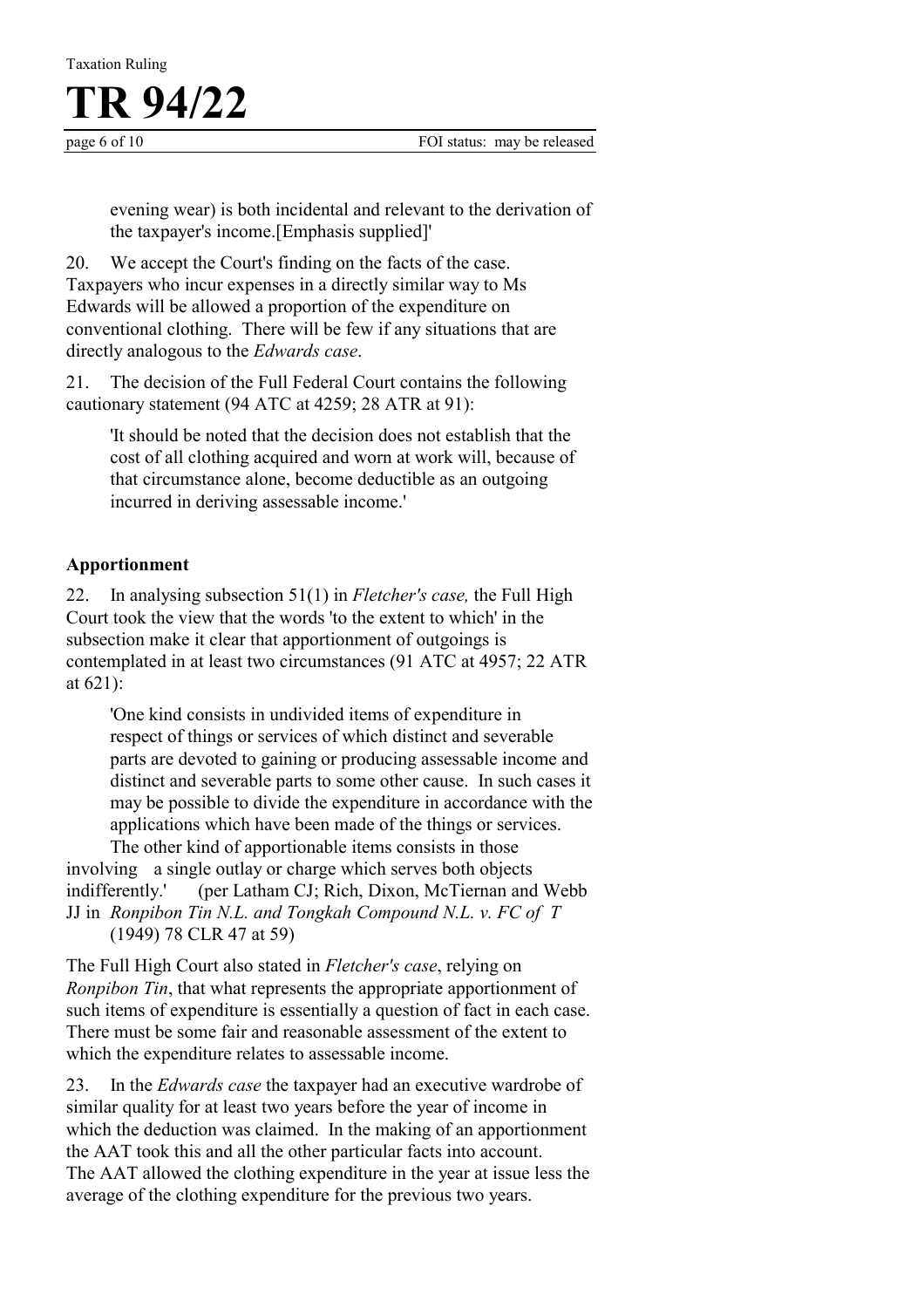24. The Full Federal Court in the *Edwards case* made the following statement in relation to apportionment (94 ATC at 4259; 28 ATR 91):

'The apportionment that was made, which is not the subject of challenge in this appeal, was of a kind contemplated by s 51(1) of the Act and was made on a commonsense or practical basis: reflecting the fact that the entirety of the additional expenditure could not be said to have been incurred in the production of the assessable income but that a proportion of it was so incurred.'

## **Examples**

25. The following examples are illustrative of the application of paragraphs 6 and 8 of this Ruling to various factual situations.

26. Craig works as a sales assistant in an exclusive menswear store. His employer requires him to wear clothing from the labels available in the store.

#### *What are Craig's income earning activities?*

The activities by which Craig derives his income are primarily by selling menswear in the store.

#### *Is there a sufficient connection between those activities and expenditure on clothing from the store?*

No. Even if Craig's clothing expenditure is a prerequisite to the derivation of his income, there is no direct nexus between the clothing expenditure and his income-producing activities of selling clothes.

#### *Is expenditure on the clothing deductible?*

No. In the absence of a sufficient nexus, the clothing expenditure is not deductible.

27. Neil is a professional actor who buys clothing to wear on stage as a costume in a particular production.

#### *What are Neil's income earning activities?*

Neil derives his income by assuming characters and performing on stage.

#### *Is there a sufficient connection between those activities and expenditure on clothing?*

A direct nexus exists between Neil's expenditure on clothing and his income-producing activities as an actor, even though the clothing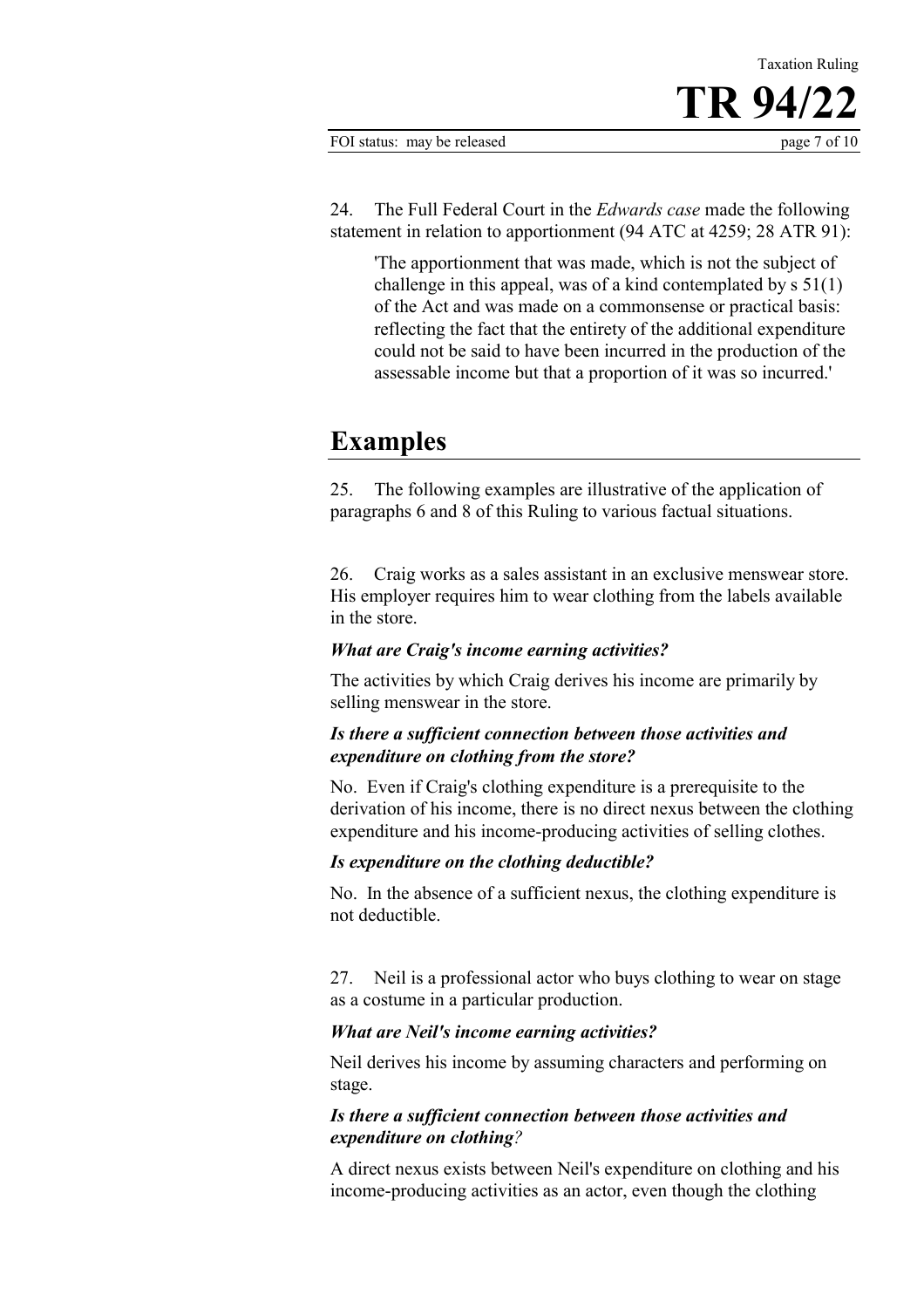purchased to play a part may be conventional in nature. Neil's clothing expenditure is directly related to his performing his employment activities in the clothing to earn his income.

#### *Is expenditure on the clothing deductible?*

Yes. Because the connection between the income earning activities and the expenditure exists, Neil can claim a deduction. Whether apportionment is necessary depends on the particular facts.

This example does not establish a general principle that expenditure by actors on clothing is allowable. Claims by other actors would need to be determined on their own facts.

28. Jill is a police officer who is required as part of her law enforcement activities to wear clothing of a kind she doesn't normally wear that enables her to pose as a criminal. Jill wears other clothing to and from work.

#### *What are Jill's income earning activities?*

Jill earns her income as an undercover law enforcement officer who assumes characters to solve cases.

#### *Is there a sufficient connection between those activities and expenditure on clothing?*

Jill's expenditure on clothing worn in these activities, even though it may be conventional clothing, has a direct nexus with her income producing activities as a law enforcement officer. Jill's clothing expenditure is directly related to her performing her employment activities in the clothing to earn her income.

#### *Is expenditure on the clothing deductible?*

Yes. Because the connection between the income earning activities and the expenditure exists, Jill can claim a deduction. Whether apportionment is necessary depends on the particular facts.

This example does not establish a general principle that expenditure by police officers on clothing is allowable. Claims by other police officers would need to be determined on their own facts. In fact, it is our view that expenditure by plain clothes police officers, in most cases, will not be allowable.

29. John and Jane are parliamentarians who decide, as a result of the televising of parliamentary proceedings, to purchase a range of high quality garments to wear on these occasions.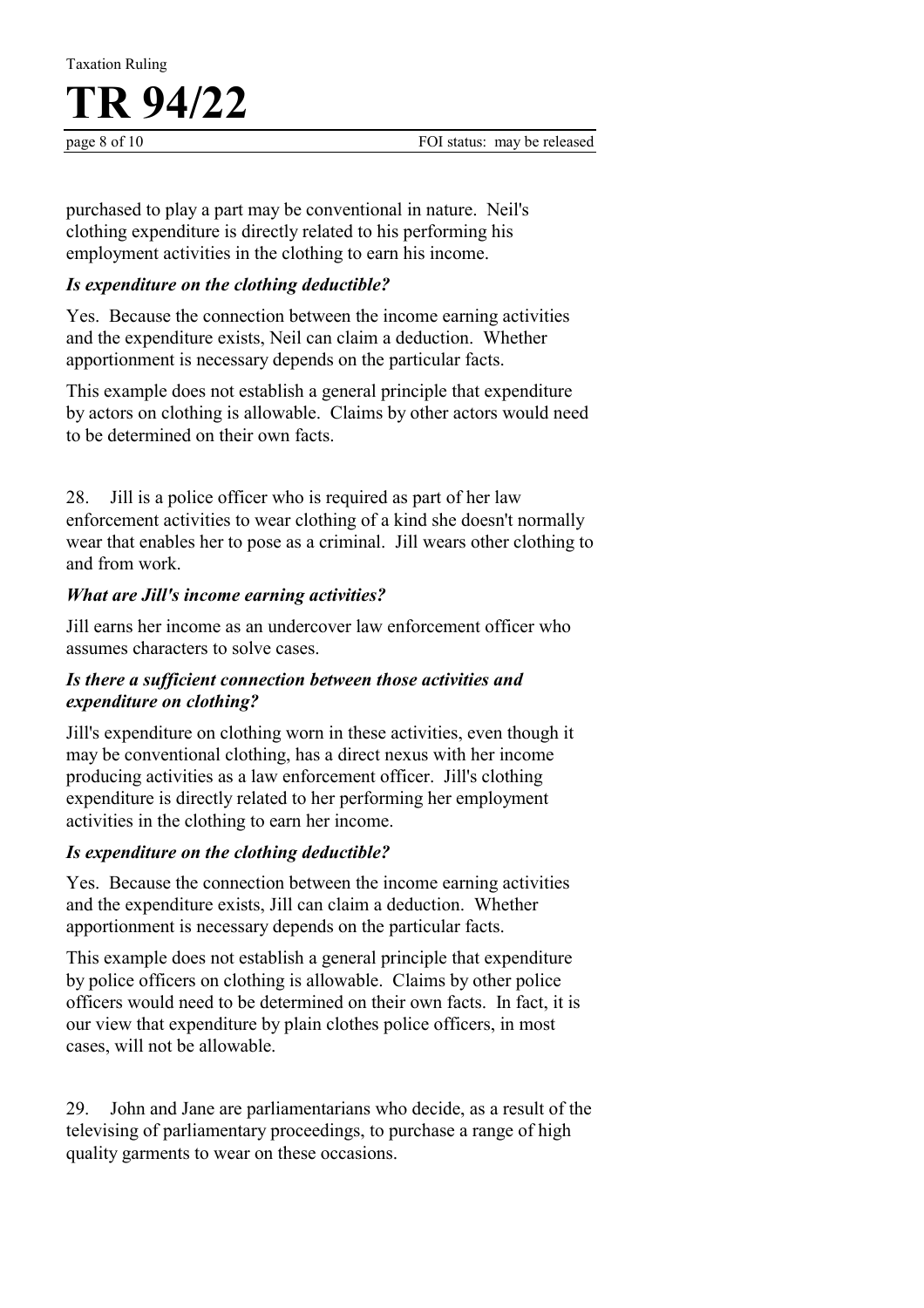Taxation Ruling

#### *What are John's and Jane's income earning activities?*

As parliamentarians, John and Jane earn their income by performing a range of parliamentary duties. They do not earn their income by appearing on television.

#### *Is there a sufficient connection between those activities and expenditure on clothing?*

No. There is no direct nexus between the expenditure and the activities by which they earn their income.

#### *Is expenditure on the clothing deductible?*

Their expenditure is not deductible because there is no direct nexus between the expenditure and the parliamentary activities by which they derive their income.

30. Jim provides advice in a policy branch of a public service department. He wears trousers and a shirt to work, and keeps a suit handy in case he is needed to advise the Minister at Parliament House.

#### *What are Jim's income earning activities?*

Jim derives his income by giving advice on government policies to a wide range of people - Australian public, other departments, businesses, and sometimes, Ministers.

#### *Is there a sufficient connection between those activities and expenditure on clothing?*

No. There is no direct nexus between Jim's clothing expenditure and his income producing activities of providing advice on government policies.

#### *Is expenditure on the clothing deductible?*

No. In the absence of a sufficient nexus, the clothing expenditure is not deductible.

31. Gail is a television game show hostess who attends a studio every Tuesday to tape multiple episodes of the show for the week. Her employer does not provide her with clothing to wear on the show. She buys evening wear and formal wear to complement the sets and prize showcases.

#### *What are Gail's income earning activities?*

Gail's income earning activities are as a spokes model on the television show.